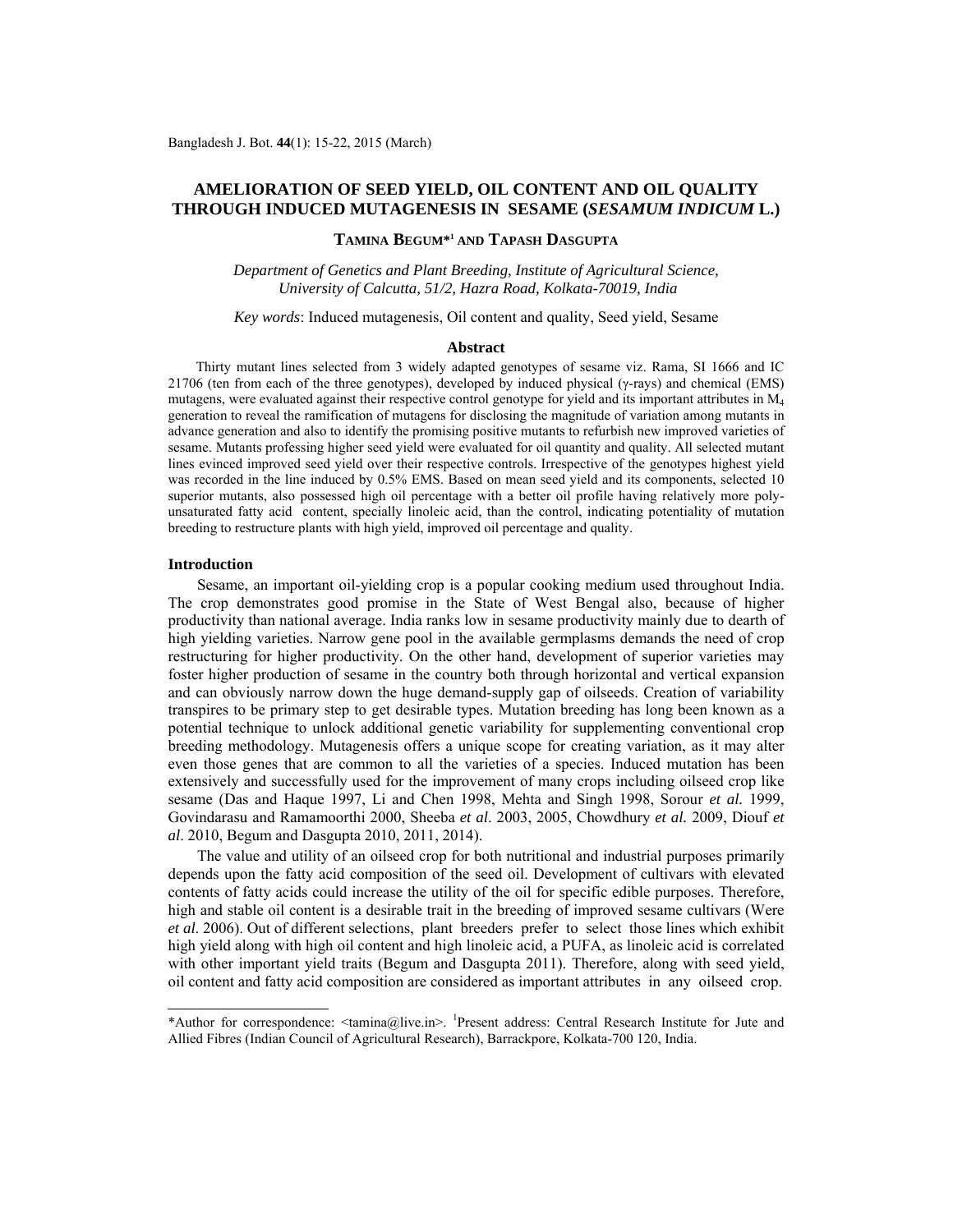Mutagenesis has been successfully employed to ameliorate oil content as well to engender variation in fatty acid profile of sesame. Mutants with enhanced seed oil content and/or altered fatty acid composition in sesame have been reported by many earlier researchers (Lee *et al.* 1984, Kang *et al.* 1998, Chowdhury *et al*. 2009, Savant and Kothekar 2011).

 Against this genesis, the present investigation was designed to induce variability through mutagenic treatments of existing genotypes for boosting up the range and depth of variability. Subsequently, the extent of variability of superior individuals was assessed in terms of seed yield, oil quantity and quality.

## **Materials and Methods**

 The basic materials consisted of three diverse genotypes of sesame (*Sesamum indicum* L*.*) *viz*, Rama, SI 1666 and IC 21706 selected on the basis of phenotypic and seed storage protein diversity through SDS-PAGE (sodium dodecyl sulphate polyacrylamide gel electrophoresis). Genetically pure and uniform dry seeds (10 - 12% moisture content) of each of the three genotypes were treated with 200, 400 and 600 Gy doses of gamma-rays (physical mutagen) and four concentrations of EMS (chemical mutagen) *viz.* 0.5, 1.0, 1.5 and 2.0%. The detail procedure has been described by Begum and Dasgupta (2010, 2011).

 The treated seeds were grown separately for each genotype during 2004-05 at Agricultural Experimental Farm, University of Calcutta, Baruipur, West Bengal, India representing alluvial part of coastal South Bengal (22°21′56′′ N, 88°26′14′′ E) to raise  $M_1$  generation. The  $M_1$ generation was bulk harvested and  $M<sub>2</sub>$  generation was grown. Based on superior performance, ten selected families  $(M_2)$  of each genotype were advanced to  $M_3$ . In  $M_3$  ten progeny rows were raised with a single row of respective controls for each treatment. Based on yield and its component means, 10 superior mutant families were selected for each genotype. Thus, a total of 30 families (Table 1) representing 3 genotypes were advanced to M4 during 2007-08 in randomized block design with three replications.

 In each generation, data were recorded for 11 agromorphological and phonological traits namely days to  $1<sup>st</sup>$  flowering, flower duration (days), plant height (cm), number of branches per plant, number of capsules per plant, capsule length (cm), internode length (cm), number of seeds per capsule, 1000-seed weight (g), days to maturity and seed yield per plant (g). In  $M<sub>4</sub>$  generation mean value for seed yield and yield components, as reported by Begum and Dasgupta (2011), was taken into consideration for 30 selected mutant lines to assess the performance against respective control genotypes with that of mutant populations. Irrespective of genotypes and treatments 10 superior mutants were ultimately selected in  $M<sub>4</sub>$  generation on the basis of divergence from respective control genotypes, characterized by high yield and yield components. These 10 mutants showing distinct and desirable morphological characteristics were subjected to biochemical analysis for further selection with respect to oil quantity and quality. The oil content and fatty acid composition of selected mutants were estimated following the methods of Lee (1981) and Metcalfe and Schmitz (1961), respectively. The analysis of variance (ANOVA) was computed using the statistical software MSTAT-C, version 2.1 (Michigan State University, 1988).

### **Results and Discussion**

 In M4 generation, the analysis of variance for 11 characters revealed that mean squares were highly significant for all the traits except capsule length (Table 2) indicating the existence of high genetic variability among the mutant lines for yield and yield components. In other words, mutation induced substantial genetic variability among the lines.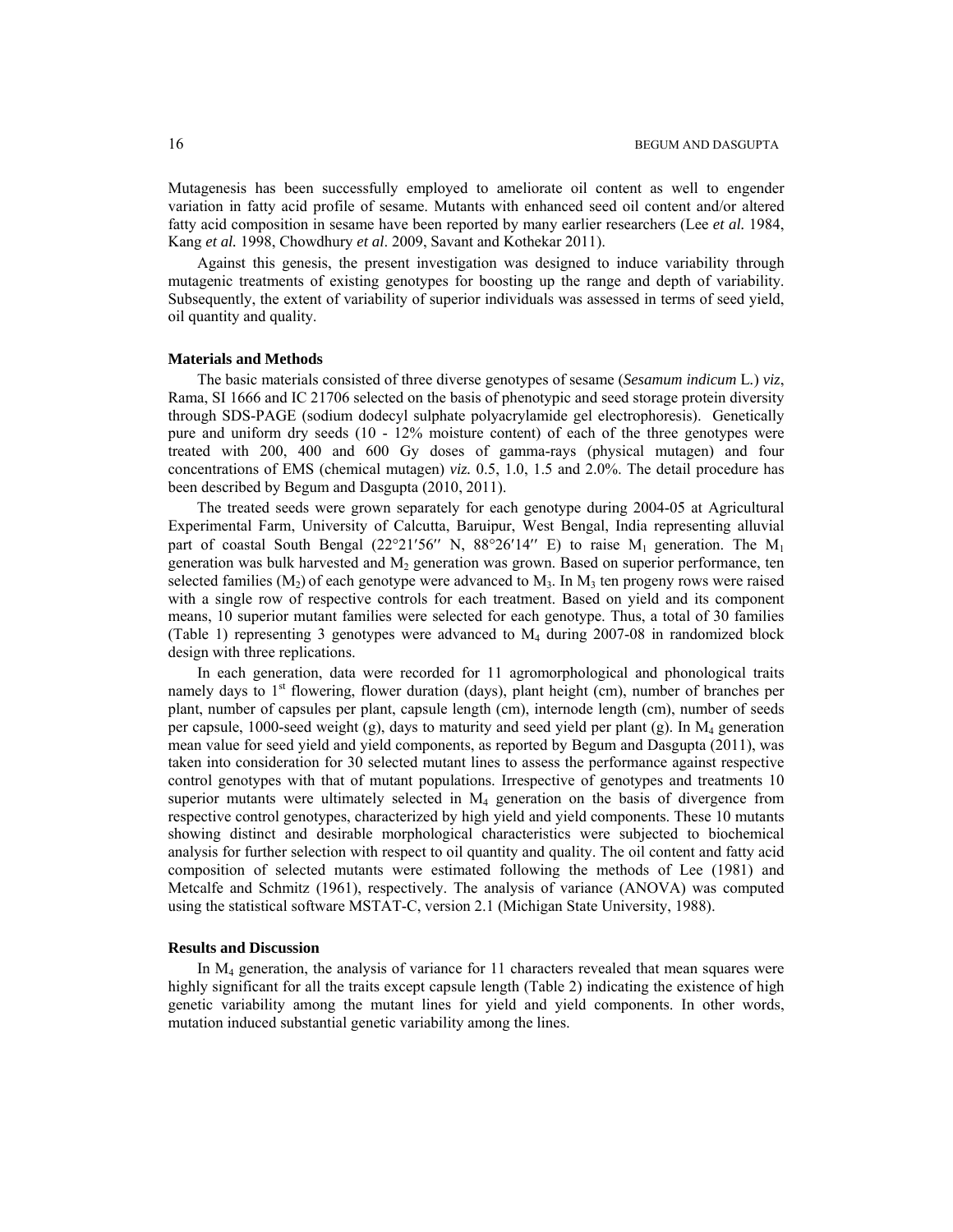All selected mutant lines showed increase in seed yield and most of the yield components in comparison to respective controls (Table 3). In most cases, the mutant line no. 10 induced by 0.5% EMS, recorded highest percentage increase over control. Out of 30 mutant lines, the line no. 10, originating from genotype Rama, exhibited maximum increase in plant height and number of branches per plant; whereas line no. 10, developed from genotype SI 1666, recorded highest number of capsules per plant and seed yield per plant. The percentage increase in mutant population over control oscillated from 1.22 to 30.60% for plant height and 28.64 to 297.96% for branches per plant, while it was 7.40 to 416.50% and 8.23 to 479.43% for number of capsules per plant and seed yield per plant, respectively. Positive shift in mean values due to the enhancing effect of gamma-rays and/or EMS was also reported earlier by manyresearch workers (Khan and Wani 2006, Siddiqui *et al*. 2009, Pavadai *et al*. 2010) in other crops like green gram, rapeseed, soybean and their findings confirmed the present observation. Interestingly, mutation exhibited both advantageous and deleterious effect for mean number of seeds per capsule and 1000-seed weight, albeit maximum improvement was evident mostly in 0.5% EMS treated mutant lines.

Out of 30 promising mutants qualified for selection in  $M<sub>4</sub>$  generation, 13 were induced by EMS and the rest 17 by  $\gamma$ -rays. Among outstanding mutants, those induced by EMS especially 0.5% dose, turned out to be more promising compared to gamma-rays. This fortifies the earlier findings of Begum and Dasgupta (2010). Combining all mutagenic lines, mutant line no. 10 of each of the 3 genotypes induced by 0.5% EMS produced highest yield (Table 3). Remarkable increase in number of capsules per plant was also recorded in the same mutant line of Rama and SI 1666; while, it was line no. 7 for mutagen treated population of IC 21706. The high yielding mutagenic lines namely, line nos. 5, 9 and 10 of Rama; line nos. 3, 4, 8 and 10 of SI 1666 and line nos. 7, 9 and 10 of IC 21706 were identified as very promising and therefore, selected for biochemical analysis and further testing.

 With regard to oil yield, considerable variations were observed among 10 selected mutants (Table 4). All the selected mutants exhibited higher oil content over their respective controls. The oil content of the mutants varied from 46.63 to 53.25% indicating 0.09 to 29.42% improvement over respective controls. Highest oil content was recorded in selection no. 8, followed by selection no. 9 which were developed from the population of IC 21706 induced by 0.5% EMS (Table 4). The mutants selected from induced population of SI 1666 exhibited higher percentage increase in oil content ranging from 19.46 to 29.42% over control, while the increase was 0.09 to 7.32% and 0.12 to 10.71% in selections from mutant populations of Rama and IC 21706, respectively. Therefore, it may be inferred based on oil quantity, that selection nos. 4 and 6 derived from 200 Gy γ-rays and 0.5% EMS treated population of SI 1666 were more desirable as these two mutants exhibited maximum percentage increase in oil content over the control genotype.

 Substantial genetic variation was also recorded in fatty acid profile among the selected mutants (Table 4). The results revealed that linoleic acid was the major component ranging from 42.21 to 46.29% of the total fatty acids followed by oleic (35.35 to 38.56%), palmitic (7.05 to 10.27%) and stearic (2.98 to 3.44%) acid. Four mutants namely selection no. 1 (selected from mutant line no. 5 of Rama irradiated by 400 Gy  $\gamma$ -rays), selection no. 5 (derived from mutant line no. 4 of SI 1666 treated by 200 Gy dose of γ-rays), selection no. 7 (selected from mutant line no. 10 of SI 1666 induced by 0.5% EMS) and selection no. 8 (developed from mutant line no. 7 of IC 21706 treated by 0.5% dose of EMS), were characterized by improvement in both oleic and linoleic acid content over their respective controls (Table 4). In general, linoleic acid content was always higher than oleic acid in all mutants.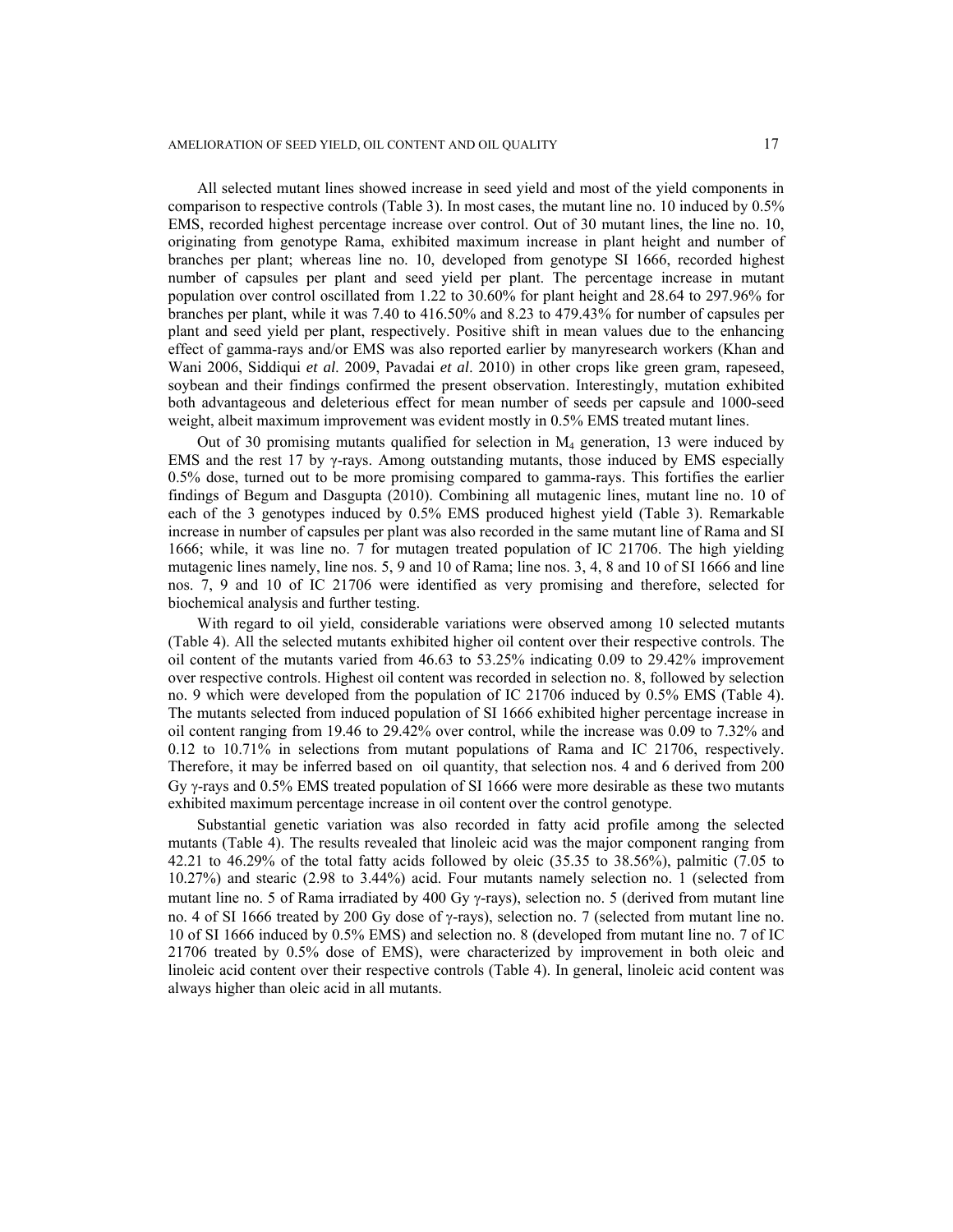|      |                            | <b>Developed by</b> |                                                                                                                                                                                                                                                                                                  | Parental |           | Developed by          |                                                                      | Parental |          | Developed by  |      |
|------|----------------------------|---------------------|--------------------------------------------------------------------------------------------------------------------------------------------------------------------------------------------------------------------------------------------------------------------------------------------------|----------|-----------|-----------------------|----------------------------------------------------------------------|----------|----------|---------------|------|
|      |                            | itagenio            | Dose                                                                                                                                                                                                                                                                                             | genotype | selection | Mutagenic             | Dose                                                                 | genotype | election | vutagenic     | Dose |
|      |                            | treatmen            |                                                                                                                                                                                                                                                                                                  |          |           | treatmen <sup>®</sup> |                                                                      |          |          | reatment      |      |
| kama |                            | y-rays              | $\frac{5}{20}$ = $\frac{1}{20}$ = $\frac{1}{20}$ = $\frac{1}{20}$ = $\frac{1}{20}$ = $\frac{1}{20}$ = $\frac{1}{20}$ = $\frac{1}{20}$ = $\frac{1}{20}$ = $\frac{1}{20}$ = $\frac{1}{20}$ = $\frac{1}{20}$ = $\frac{1}{20}$ = $\frac{1}{20}$ = $\frac{1}{20}$ = $\frac{1}{20}$ = $\frac{1}{20}$ = | SI 1666  |           |                       |                                                                      | C 21706  |          |               |      |
|      |                            |                     |                                                                                                                                                                                                                                                                                                  |          |           | $y$ -rays             |                                                                      | \$       |          | y-rays<br>EMS |      |
|      |                            |                     |                                                                                                                                                                                                                                                                                                  |          |           | $\ddot{\phantom{0}}$  |                                                                      |          |          |               |      |
|      |                            |                     |                                                                                                                                                                                                                                                                                                  |          |           |                       |                                                                      |          |          |               |      |
|      |                            |                     |                                                                                                                                                                                                                                                                                                  |          |           |                       |                                                                      |          |          |               |      |
|      |                            |                     |                                                                                                                                                                                                                                                                                                  |          |           |                       |                                                                      |          |          |               |      |
|      |                            |                     |                                                                                                                                                                                                                                                                                                  |          |           | $\sum_{i=1}^{n}$      |                                                                      |          |          |               |      |
|      |                            |                     |                                                                                                                                                                                                                                                                                                  |          |           |                       |                                                                      |          |          |               |      |
|      | <b>¤Exander</b><br>Exander |                     |                                                                                                                                                                                                                                                                                                  |          |           | e,                    | ភិ៖ ៖ ៖ ៖ ៖ ៖ »<br>១, ខេត្ត ខេត្ត ខេត្ត »<br>ស្ថិត ខេត្ត ខេត្ត ខេត្ត |          |          |               |      |
|      |                            | EMS<br>EMS          |                                                                                                                                                                                                                                                                                                  |          |           |                       |                                                                      |          |          |               |      |

Table 1. Experimental materials with their sources.

Table 2. Analysis of variance for 11 characters in M4 generation.

|                       |                                                                 | Flower<br>duration                                       | Plant<br>height             | Number of Number of Capsule<br>branches capsules length<br><i>b</i> ]ant <i>h</i> ]ant plant<br>0.240 17.099** 0.003<br>69.742** 3344.529** 0.039<br>0.073 0.870 |                                                                            | Number 1000-se<br>of seeds weigh<br>/capsule<br>0.005 0.001*<br>0.0372 0.001 | 1000-seed<br>weight | Days<br>to<br>maturity<br>$\frac{1}{4.208}$<br>37.553**<br>1.974 | Seed yield/<br>plant            |
|-----------------------|-----------------------------------------------------------------|----------------------------------------------------------|-----------------------------|------------------------------------------------------------------------------------------------------------------------------------------------------------------|----------------------------------------------------------------------------|------------------------------------------------------------------------------|---------------------|------------------------------------------------------------------|---------------------------------|
|                       |                                                                 |                                                          |                             |                                                                                                                                                                  |                                                                            |                                                                              |                     |                                                                  |                                 |
|                       |                                                                 |                                                          |                             |                                                                                                                                                                  |                                                                            |                                                                              |                     |                                                                  |                                 |
|                       | Days to<br>Ist<br>Ist<br>flowering<br>0.045<br>3.519**<br>0.045 |                                                          | $\frac{4.598**}{587.911**}$ |                                                                                                                                                                  | Inter-<br>node<br>$\frac{\text{length}}{0.261*}$<br>$1.970**$<br>$1.970**$ |                                                                              |                     |                                                                  |                                 |
|                       |                                                                 | $\begin{array}{c} 0.021 \\ 6.565** \\ 0.067 \end{array}$ |                             |                                                                                                                                                                  |                                                                            |                                                                              |                     |                                                                  | $1.294**$<br>183.081**<br>0.127 |
|                       |                                                                 |                                                          |                             |                                                                                                                                                                  |                                                                            |                                                                              |                     |                                                                  |                                 |
| and ** show significa |                                                                 | nce at 5 and 1%, respectively                            |                             |                                                                                                                                                                  |                                                                            |                                                                              |                     |                                                                  |                                 |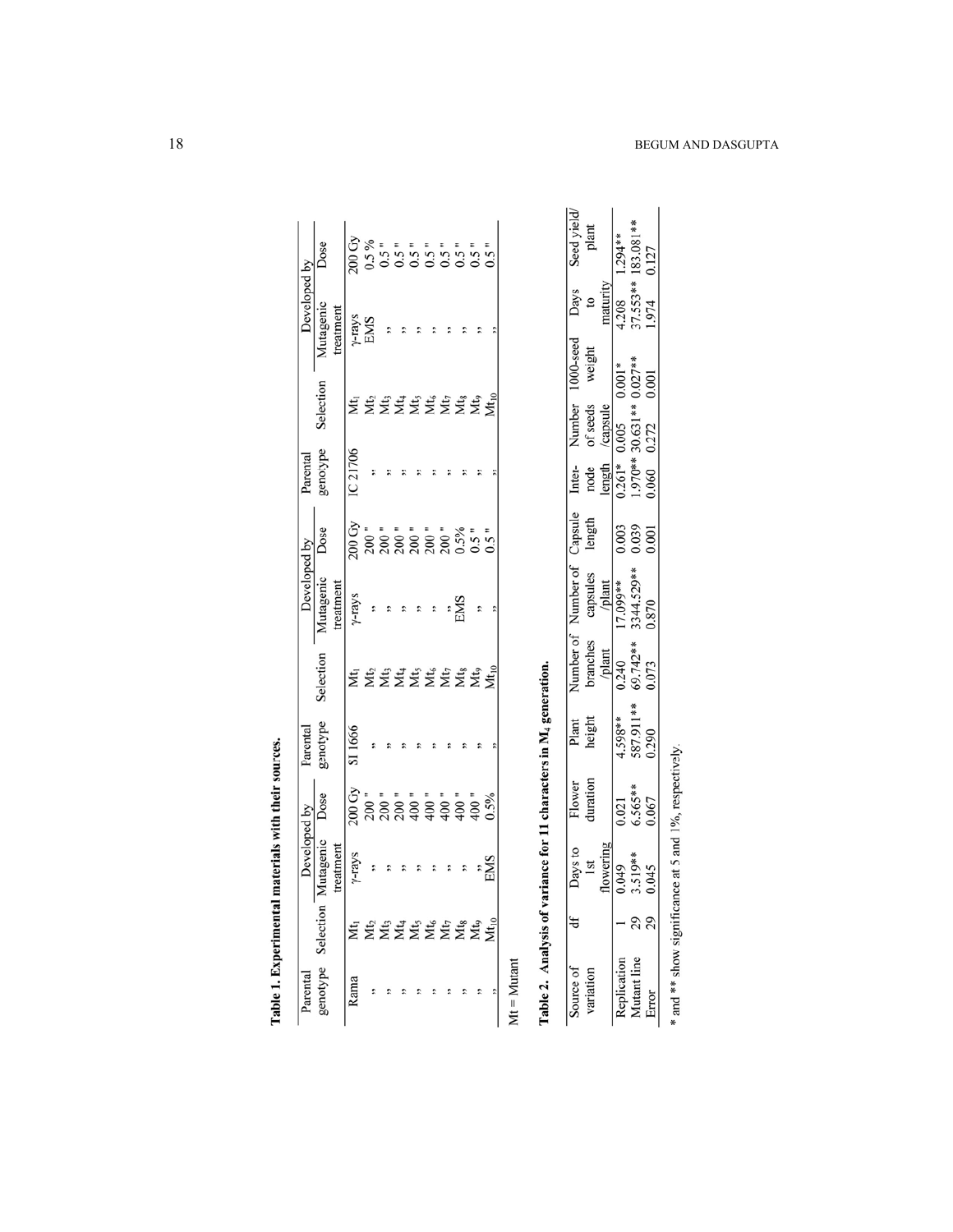| Parental           | Line                                                  | Plant height                                                | Number of      | Number of        | No. of seeds                                                     | $1000$ -seed                                                                                                         | Seed yield/plant |
|--------------------|-------------------------------------------------------|-------------------------------------------------------------|----------------|------------------|------------------------------------------------------------------|----------------------------------------------------------------------------------------------------------------------|------------------|
| genotype           |                                                       | $\left( \text{cm}\right)$                                   | branches/plant | capsules/plant   | capsule                                                          | weight (g)                                                                                                           |                  |
| Rama               | ξ                                                     | 87.75 (6.82)                                                | 8.91 (127.30)  | 40.50 (150.40)   | 57.09 (-2.24)                                                    | 3.00 (0.67                                                                                                           | 24.05 (146.41)   |
|                    | Μt <sub>2</sub>                                       | 95.80 (16.62)                                               | 11.02(181.12)  | 146.50 (161.09)  | 58.26 (-0.24)                                                    | 2.99 (0.34)                                                                                                          | 25.51 (161.37)   |
|                    | Μt <sub>3</sub>                                       | 98.55 (19.96)                                               | 2.23 (211.99)  | (75.10 (212.07)  | 56.53 (-3.20)<br>56.75 (-2.83)                                   | 3.11 (4.36)                                                                                                          | 30.74 (214.96)   |
|                    | Μt <sub>4</sub>                                       | 97.30 (18.44)                                               | 11.96 (205.10) | 97.92 (74.51)    |                                                                  |                                                                                                                      | 17.09 (75.10)    |
|                    | Mt <sub>5</sub>                                       | 99.79 (21.47)                                               | 12.26 (212.76) | 04.80 (247.18)   | 57.59 (-1.39)                                                    | 3.08 (3.36)<br>3.17 (6.38)<br>3.19 (7.05)                                                                            | 35.53 (264.04)   |
|                    | $Mt_6$                                                | 101.41 (23.44)                                              | (2.85(227.81)) | 171.40(205.47)   | 61.23 (4.85)                                                     |                                                                                                                      | 33.47 (242.93)   |
|                    | $Mt_7$                                                | 103.63 (26.15)                                              | 3.77 (251.28)  | (76.90(215.27))  | 60.47 (3.54)                                                     | 3.06 (2.68)                                                                                                          | 34.24 (250.82)   |
|                    | Mts                                                   | 104.88 (27.67)                                              | 4.13 (260.46)  | (78.67(218.43)   | 59.58 (2.02)                                                     | 3.27 (9.73)                                                                                                          | 34.76 (256.15)   |
|                    | Mtq                                                   | 106.33 (29.43)                                              | 4.59 (272.19)  | 205.50 (266.24)  | 60.93(4.33)                                                      | 3.22 (8.05)                                                                                                          | 40.32 (313.11)   |
|                    | $Mt_{10}$                                             | (07.29(30.60))                                              | 5.60 (297.96)  | 265.77 (373.66)  | 61.42 (5.17)                                                     | 3.26 (9.40)                                                                                                          | 53.21 (445.18)   |
|                    | Contro                                                | 82.15                                                       | 3.92           | 56.11            | 58.40                                                            | 2.98                                                                                                                 | 9.76             |
| SI <sub>1666</sub> | ź                                                     | 22.02 (14.34)                                               | 5.03 (28.64)   | 67.33 (212.77)   | 58.57 (1.77                                                      | 3.26 (2.19)                                                                                                          | 31.94 (225.25)   |
|                    | Mt <sub>2</sub>                                       | 122.63 (14.63)                                              | 7.80 (99.49)   | 205.68 (284.45)  | 56.08 (-2.55)                                                    | 2.98 (-6.58)                                                                                                         | 34.37 (250.00)   |
|                    | Mt <sub>3</sub>                                       | [22.33(14.63)]                                              | 10.29 (163.17) | 196.27 (266.86)  |                                                                  | $3.10(-2.82)$                                                                                                        | 36.47 (271.38)   |
|                    | Μt <sub>4</sub>                                       | 124.74 (16.89)                                              | 12.01 (207.16) | [75.59 (228.21)  |                                                                  |                                                                                                                      | 34.74 (253.77)   |
|                    |                                                       | 122.59 (14.87)                                              | 11.59 (196.42  | [51.70 (183.55)  | 60.45 (5.04)<br>60.19 (4.59)<br>54.23 (-5.77)                    | $\begin{array}{c} 3.29 \ (3.30) \\ 2.95 \ (-7.52) \\ 3.18 \ (-0.31) \\ 3.07 \ (-3.76) \\ 3.16 \ (-0.94) \end{array}$ | 24.26 (147.05)   |
|                    | Mt <sub>s</sub><br>Mt <sub>5</sub><br>Mt <sub>7</sub> | (17.49) (15.39)                                             | 11.95 (205.63) | (197.94)         | 56.46 (-1.89)                                                    |                                                                                                                      | 28.61 (191.34)   |
|                    |                                                       | 124.53 (16.69)                                              | (1.72(199.74)  | (74.00 (225.23)  | 56.84 (-1.23)                                                    |                                                                                                                      | 30.36 (209.16)   |
|                    |                                                       | 21.53 (13.88)                                               | (1.91(204.60)) | [92.50 (259.81)  | 59.48 (3.35)<br>56.23 (-2.29)                                    |                                                                                                                      | 36.18 (268.43)   |
|                    | Mto                                                   | 25.06 (17.19)                                               | 2.16 (211.00)  | (70.94 (219.51)) |                                                                  | $0.16(-0.94)$                                                                                                        | 30.35 (209.06)   |
|                    | Mt <sub>10</sub>                                      | 27.91 (19.86)                                               | 2.28 (214.07)  | 276.33 (416.50)  | 53.36 (10.10)                                                    | 3.25 (1.88)                                                                                                          | 56.90 (479.43)   |
|                    | Contro                                                | 106.72                                                      | 3.91           | 53.50            | 57.55                                                            | 3.19                                                                                                                 | 9.82             |
| IC 21706           | ΣÍ                                                    | 22.22 (1.22)                                                | 5.20 (33.33)   | 121.83(7.40)     | 59.38 (-1.00)                                                    | 3.11 (1.63)                                                                                                          | 22.49 (8.23)     |
|                    | $Mt_2$                                                | 127.46 (5.56)                                               | 6.76 (45.38)   | 56.70 (38.13)    | 60.38 (0.67)                                                     | 3.14 (2.61)                                                                                                          | 29.06 (39.85)    |
|                    | Mt <sub>3</sub>                                       | 127.50 (5.59)                                               | 6.73 (44.73)   | 123.27 (8.67)    | 61.96 (3.30)                                                     | 3.21 (4.90)                                                                                                          | 24.51 (17.95)    |
|                    | Μt <sub>4</sub>                                       | 129.10 (6.92)                                               | 7.08 (52.26)   | 171.58 (51.25)   | 57.58 (-4.00)                                                    | 3.37 (10.13)                                                                                                         | 33.28 (60.15)    |
|                    | Mt <sub>5</sub>                                       | 129.34 (7.11)                                               | 7.63 (64.09    | 58.73 (39.92)    | 60.64 (1.10)                                                     | 3.33 (8.82)                                                                                                          | 32.05 (54.23)    |
|                    |                                                       | 30.64 (8.19)                                                | 7.76 (66.88)   | 51.64 (33.67     | $\begin{array}{c} 60.32 \ (0.57) \\ 58.61 \ (-2.28) \end{array}$ | 3.35 (9.48)                                                                                                          | 30.64 (47.45)    |
|                    | $Mt_7$                                                | .31.42(8.84)                                                | 7.93 (70.54)   | 225.63 (98.90)   |                                                                  | 3.12 (1.96)                                                                                                          | 41.25 (98.51)    |
|                    | Mts                                                   | 131.84 (9.18)                                               | 8.05 (73.12)   | 170.39 (50.20)   | 63.56 (5.97)                                                     | 3.18 (3.92)                                                                                                          | 34.43 (65.69)    |
|                    | Mtq                                                   | 33.79 (10.80)                                               | 7.85 (68.82)   | 89.38 (66.94)    | 62.67 (4.48)                                                     | 8.39 (10.78)                                                                                                         | 40.22 (93.55)    |
|                    |                                                       | 34.94 (11.75)                                               | 8.05 (73.12)   | 211.36 (86.32)   | 62.95(4.95)                                                      | 3.25 (6.21)                                                                                                          | 43.24 (108.08)   |
|                    | Control                                               | 120.75                                                      | 4.65           | 113.44           | 59.98                                                            | 3.06                                                                                                                 | 20.78            |
|                    |                                                       | Mt = Mutant, figures in parenthesis indicate % of mutation. |                |                  |                                                                  |                                                                                                                      |                  |

Table 3. Mean seed yield and its components of 30 promising M4 lines.

AMELIORATION OF SEED YIELD, OIL CONTENT AND OIL QUALITY 19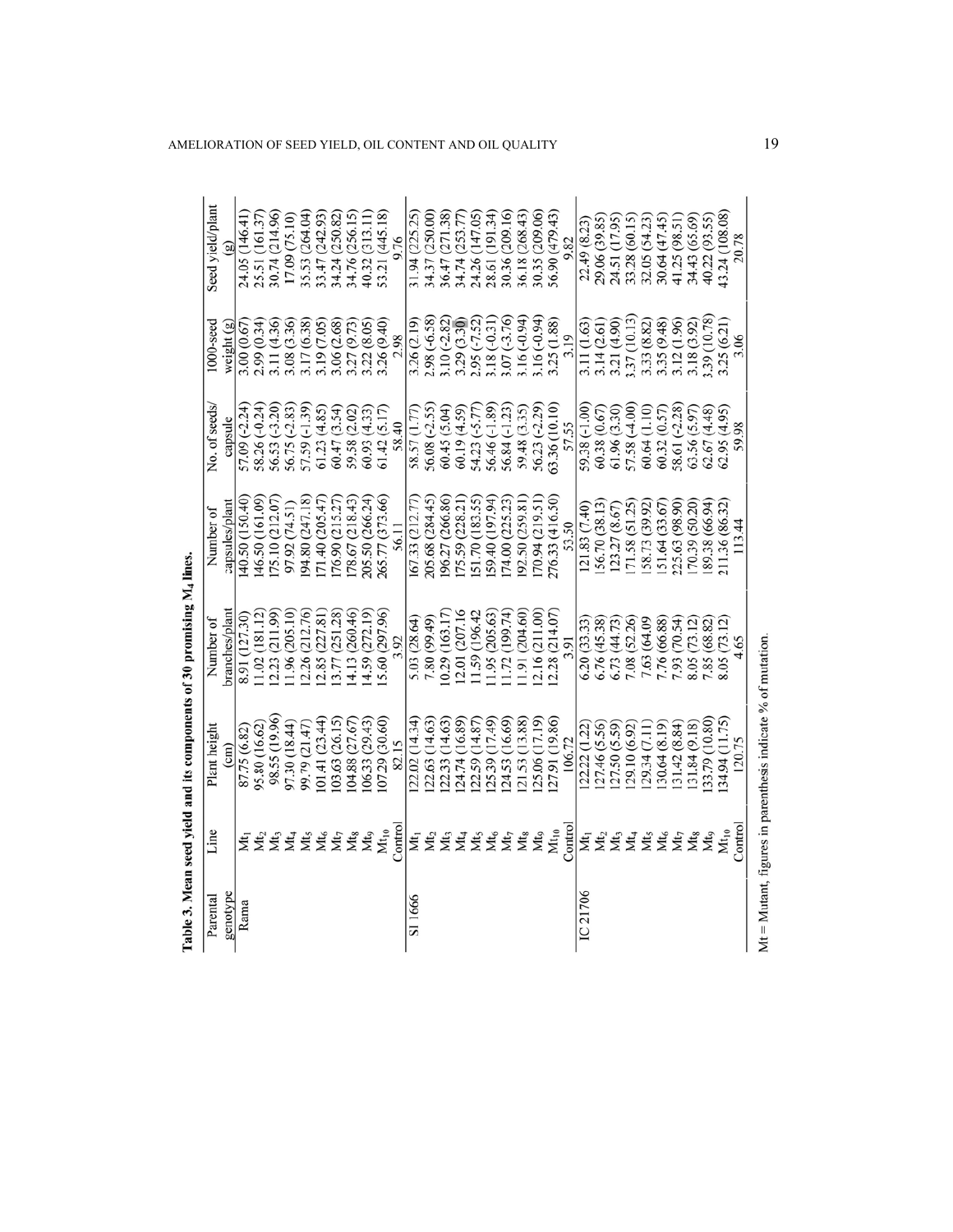| Arachidic acid<br>(%)                   | $0.76 + 0.036$                 | $0.63 + 0.046$         | $0.82 + 0.030$                    | $0.69 + 0.025$         | $1.09 + 0.026$             | $0.85 \pm 0.015$           | $1.03 + 0.025$        | $1.14 \pm 0.036$                  | $0.71 + 0.035$    | $0.68 + 0.017$         | $0.89 + 0.026$                 | $0.77 + 0.040$   | $0.11 + 0.006$                    |
|-----------------------------------------|--------------------------------|------------------------|-----------------------------------|------------------------|----------------------------|----------------------------|-----------------------|-----------------------------------|-------------------|------------------------|--------------------------------|------------------|-----------------------------------|
| Linoleic acid<br>(%)                    | 45.12±0.115                    | 45.64±0.053            | 46.29±0.101                       | 45.09±0.110            | 43.24±0.067                | 42.21±0.072                | 44.33±0.061           | 44.29±0.079                       | 44.48±0.112       | 42.16±0.075            | 45.84±0.143                    | 45.84±0.070      | 45.26±0.067                       |
| Oleic acid<br>(%)                       | $3.07\pm0.061$ $36.25\pm0.141$ | 3.35±0.110 38.56±0.062 | 8.54±0.170 3.20±0.056 35.42±0.098 | 3.37±0.061 38.41±0.090 | $3.08\pm0.066$ 35.41±0.098 | $3.11\pm0.058$ 36.43±0.081 | 36.46±0.084           | 8.13±0.064 3.12±0.064 35.35±0.121 | 37.25±0.115       | 3.05±0.044 37.68±0.096 | $3.44\pm0.051$ $37.71\pm0.110$ | 35.64±0.162      | 8.09±0.125 3.18±0.040 36.37±0.078 |
| (%)                                     |                                |                        |                                   |                        |                            |                            | $3.24 \pm 0.044$      |                                   | $3.11 \pm 0.049$  |                        |                                | $2.98 + 0.040$   |                                   |
| Palmitic acid Stearic acid<br>$($ % $)$ | $7.85 \pm 0.140$               | 8.16±0.057             |                                   | 7.28±0.064             | 8.11±0.030                 | 1.98±0.116                 | $9.44 \pm 0.123$      |                                   | $10.27 \pm 0.080$ | 7.29±0.066             | $7.05 \pm 0.060$               | $7.12 \pm 0.086$ |                                   |
| $(\%)$<br>öil                           | 46.59±0.442                    | $50.00 + 0.220$        | 47.00 ±0.127                      | 46.63±0.364            | 40.18±0.218                | 52.00±0.130                | 49.0000.387           | 50.00±0.214                       | 48.00±0.135       | 48.10±0.211            | 53.25±0.405                    | 52.07±0.234      | 48.16±0.125                       |
| Developed<br>λĀ                         | Control                        | 400 Gy $\gamma$ -rays  | 400 Gy $\gamma$ -rays             | 0.5% EMS               | Control                    | 200 Gy $\gamma$ -rays      | 200 Gy $\gamma$ -rays | 0.5% EMS                          | 0.5% EMS          | Control                | 0.5% EMS                       | 0.5% EMS         | 0.5% EMS                          |
| population<br>Source                    | Control                        | Mt <sub>5</sub>        | Mt.                               | Mt <sub>10</sub>       | Control                    | Mt,                        | Мt4                   | Mt <sub>s</sub>                   | $Mt_{10}$         | Control                | Mt <sub>7</sub>                | Mto              | Mt <sub>10</sub>                  |
| Selection<br>no.                        | Control                        |                        |                                   |                        | Control                    |                            |                       |                                   |                   | Control                |                                |                  |                                   |
| genotype<br>Parental                    | Rama                           |                        |                                   |                        | SI 1666                    |                            |                       |                                   |                   | IC 21706               |                                |                  |                                   |

| I<br>ļ         |
|----------------|
|                |
|                |
|                |
| I<br>j         |
|                |
|                |
|                |
|                |
|                |
|                |
|                |
|                |
| $\overline{a}$ |
|                |

 $Mt = Mutant line$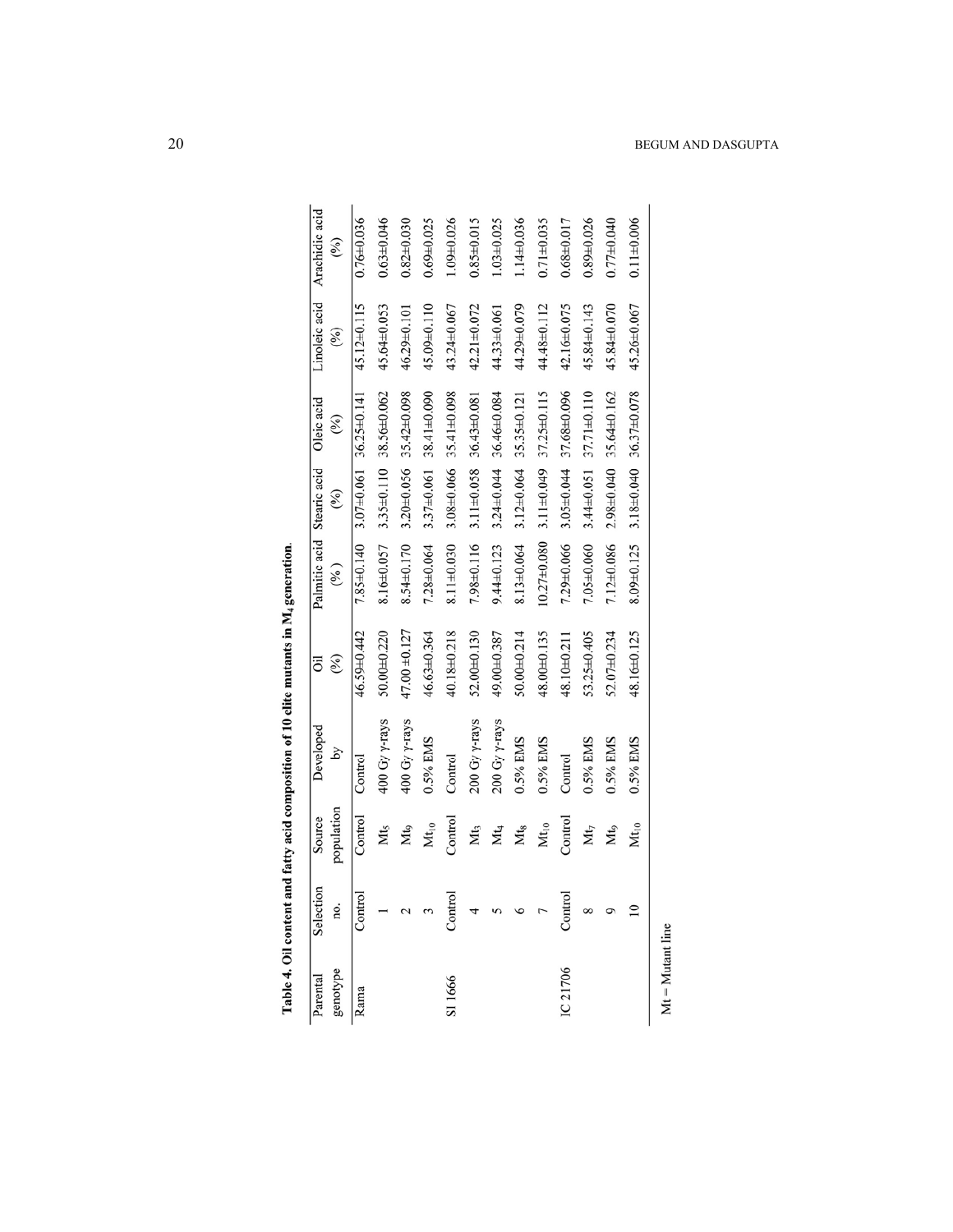Oils rich in PUFA are more nutritious due to their ability to supply essential fatty acids. PUFA increases high density lipoprotein which removes cholesterol from arteries and thus reduces the risk of heart disease (Sengupta and Das 2003). Therefore, the mutants having enhanced percentage of linoleic acid, a PUFA, would be beneficial for human health. In the present study, mutants having improved linoleic acid would be most preferable to the plant breeders, as linoleic acid is positively correlated with seed yield and oil content (Begum and Dasgupta 2011). Thus selection for high linoleic acid containing lines would have a correlated response in high yield. A marginal improvement of stearic acid, palmitic acid and arachidic acid content were also observed in the mutants. The increased percentage of palmitic acid, stearic acid, oleic acid, linoleic acid and arachidic acid content over controls ranged from 0.25 - 26.63%, 0.97 - 12.79%, 0.08 - 6.37%, 1.15 - 8.73% and 4.59 - 30.88%, respectively.

 Mutation breeding helps in creating variability not only in agromorphological traits like yield and yield components, but also a better oil quality profile can be achieved through this methodology in an oilseed crop like sesame (Lee *et al*. 1984, Kamala and Sasikala 1985, Kang *et al*. 1998, Chowdhury *et al*. 2009, Ong'injo and Ayiecho 2009, Savant and Kothekar 2011). Mutants with altered seed oil fatty acid profile are usually the result of a mutation at a single locus (Velasco and Fernandez-Martinez 2002). In the present study, 10 selected superior mutants evinced 93.55 to 479.43% superiority in seed yield as well 0.09 to 29.42% increase in oil content over controls, concomitant with improved oil quality. The seed oil of all the selected mutants was rich in linoleic acid which makes the oil nutritionally precious. Mutation breeding has thus the potentiality of genetic enhancement in terms of agromorphological and biochemical attributes, consequently, evolving new genotypes with high yield and improved nutritional quality.

#### **References**

- Begum T and Dasgupta T 2010. A comparison on the effect of physical and chemical mutagenic treatments in sesame (*Sesamum indicum* L.). Genet. Mol. Biol. **33**: 761-766.
- Begum T and Dasgupta T 2011. Effect of mutagens on character association in sesame (*Sesamum indicum* L.). Pak. J. Bot. **43**: 243-251.
- Begum T and Dasgupta T 2014. Induced genetic variability, heritability and genetic advance in sesame (*Sesamum indicum* L.). SABRAO J. Breed. Genet. **46**: 21-33.
- Chowdhury S, Datta AK, Saha A and Maity S 2009. Radiation-induced two oil rich mutants in sesame (*Sesamum indicum* L.). Indian J. Sci. Technol. **2**: 51-52.
- Das ML and Haque MM 1997. Response of sesame seeds to gamma ray and EMS in  $M_1$  generation. Bangladesh J. Bot. **26**: 75-78.
- Diouf M, Boureima S, Diop T and Çağirgan M 2010. Gamma rays-induced mutant spectrum and frequency in sesame. Turk. J. Field Crops **15**: 99-105.
- Govindarasu R and Ramamoorthi N 2000. Increased genetic variability following hybridization and mutagenesis in sesame. Indian J. Genet. **60**: 251-253.
- Kamala T and Sasikala S 1985. Gamma-ray and colchicine induced mutants of TMV5' and 'IS 103' *Sesamum.* Indian J. Agric. Sci. **55**: 151-155.
- Kang CW, Rho JH, Lee SW, Park CB, Lee J, Lee ST, Oh MK and Park K 1998. A high oil, linoleic fatty acid content and yielding new sesame mutant variety "Jangbaeckkae". RDA Journal of Industrial Crop Science **40**: 83-88.
- Khan S and Wani MR 2006. Induced mutations for yield contributing traits in green gram. Int. J. Agri. Biol. **8**: 528-530.
- Lee JI, Kang CW and Lee ST 1984. Breeding of sesame for oil quality improved. III. Variation of fatty acid composition in gamma ray irradiated  $M<sub>2</sub>$  mutant populations. Research Report of the Office of Rural Development, South Korea Crop **26**: 134-143.